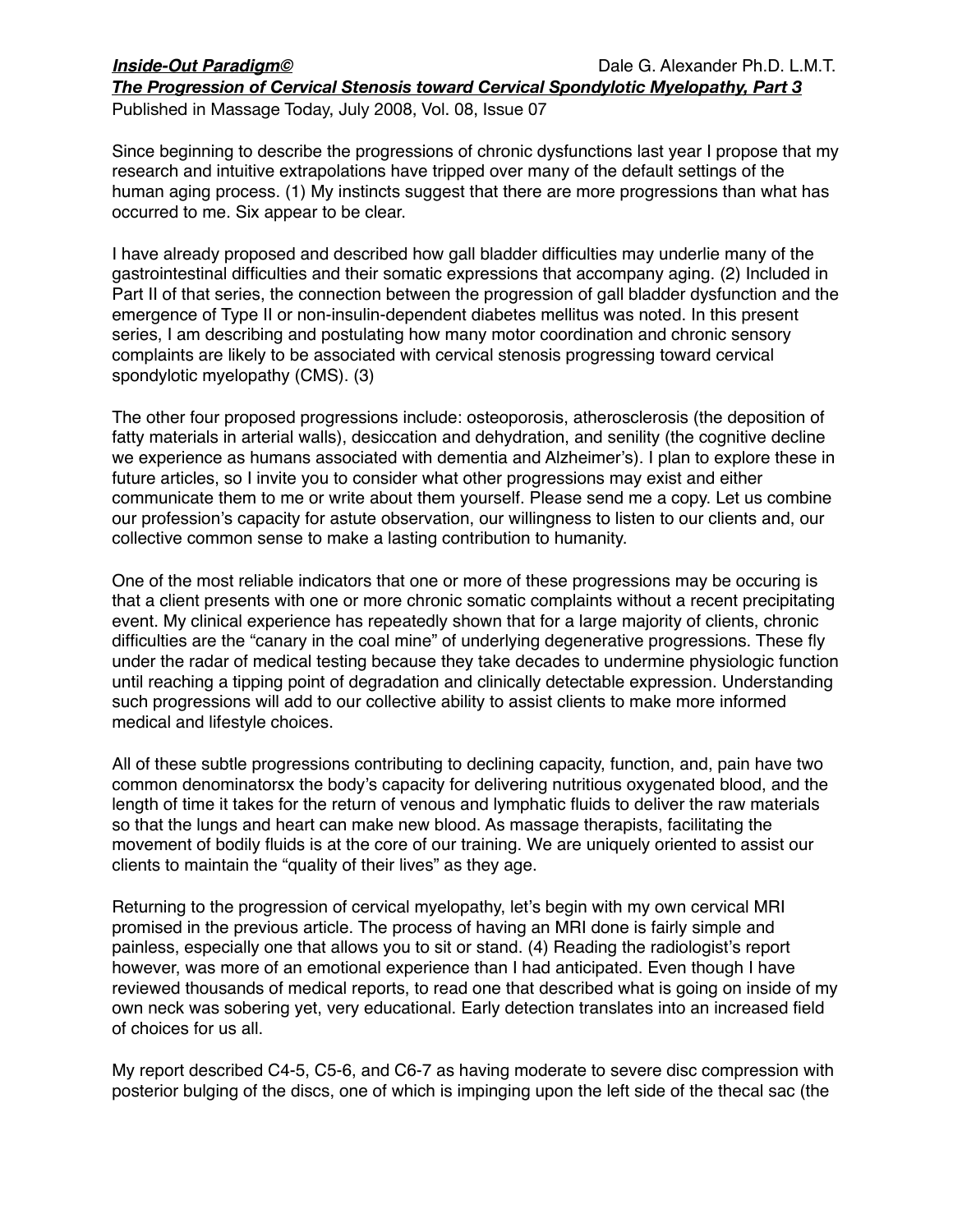Published in Massage Today, July 2008, Vol. 08, Issue 07

menninges). It also noted left-sided and right-sided foraminal narrowings (where the spinal nerves exit) between each of these vertebrae. The report certainly helped me to understand how and why my upper extremity pain and numbness could express itself on either side or bilaterally and why my left lower extremity has been more symptomatic over many years. There was no evidence of frank spinal cord compression presently, only the stenosis or pinching of the left-sided thecal sac at C4-5.

In a discussion with my personal physician, he noted that he has seen many such MRI reports that reflected more significant stenosis (narrowing of the space for the spinal cord) along with frank spinal cord compression but without accompanying symptomatic pain or numbness; instead, the patient's motor coordination was generally more the presenting problem. (5) I also requested a retired radiologist take a look at the films to confirm what the report stated. His response was, "what are you going to do, Dale, you're 55, it's not bad enough for surgery."(6) My response was a declaration that I was going to attend to the integration of my soul and personality, seek out excellent bodywork, refrain from working with my neck in extension and arms over my head, as I do trimming the tropical trees & plants in our yard, and seek out nutritional sources to quell the activation of the inflammatory process. "That makes sense," he concluded. He also noted that more information would have been obtained had the MRI been done with my neck in extension as this would more directly activate the cervical ligaments. So do pass this onto any clients who might seek out such information for themselves. (6)

When I subsequently asked an orthopedic physician who is a client and has had surgery for CMS himself for his opinion of my MRI results, he advised me that what he saw DID warrant surgery. I didn't want to hear that. This is what our clients are very often faced withx real dilemmas with differing medical opinions. I took to heart my personal physician's distillation of the human condition from his many years of medical experience, ʻclots and inflammation are what disable us leading to our eventual deaths.'(5) Thus, based on his advice, the course of action I am presently pursuing is to contain the inflammatory process through the use of prescription strength Omega 3 salmon oil, baby aspirin therapy, and taking over the counter anti-inflammatory medication at the first sign of an escalation and regulating more judiciously the number of hours I work each day in my clinic. This approach has dramatically reduced the sum total of my daily upper extremity pain and numbness. I am pleased that I followed my instincts in seeking out more information. I consistently offer this caveat to clients: "If you don't look, you don't know." Medical tests have their place and they are not always conclusive. However, with additional information we all have more perspective from which to make a choice.

Based on my research thus far, my current guidelines for encouraging clients, or myself to explore a surgical option for CMS include any of the following somatic profiles individually or in combination: unrelenting upper extremity/neck pain or numbness, atrophy of the deltoid muscle group or, muscular hand wastingx usually associated with the muscles of the thumb or the central portion of the palm, the development of an ataxic gait pattern (a clumsy and jerky walking style), and/or an escalating frequency of urinary or bowel urgency or episodes of incontinence. This last symptom is the one that slides under the radar for many.

It is important to consider that more than one degenerative progression may simultaneously coexist in the same body. This was the case for both of the clients with CMS for whom I was unable to stem the tide of its progression. One was a male client who has been chronically overweight for years and I suspect has gall bladder dysfunction and/or has progressed into a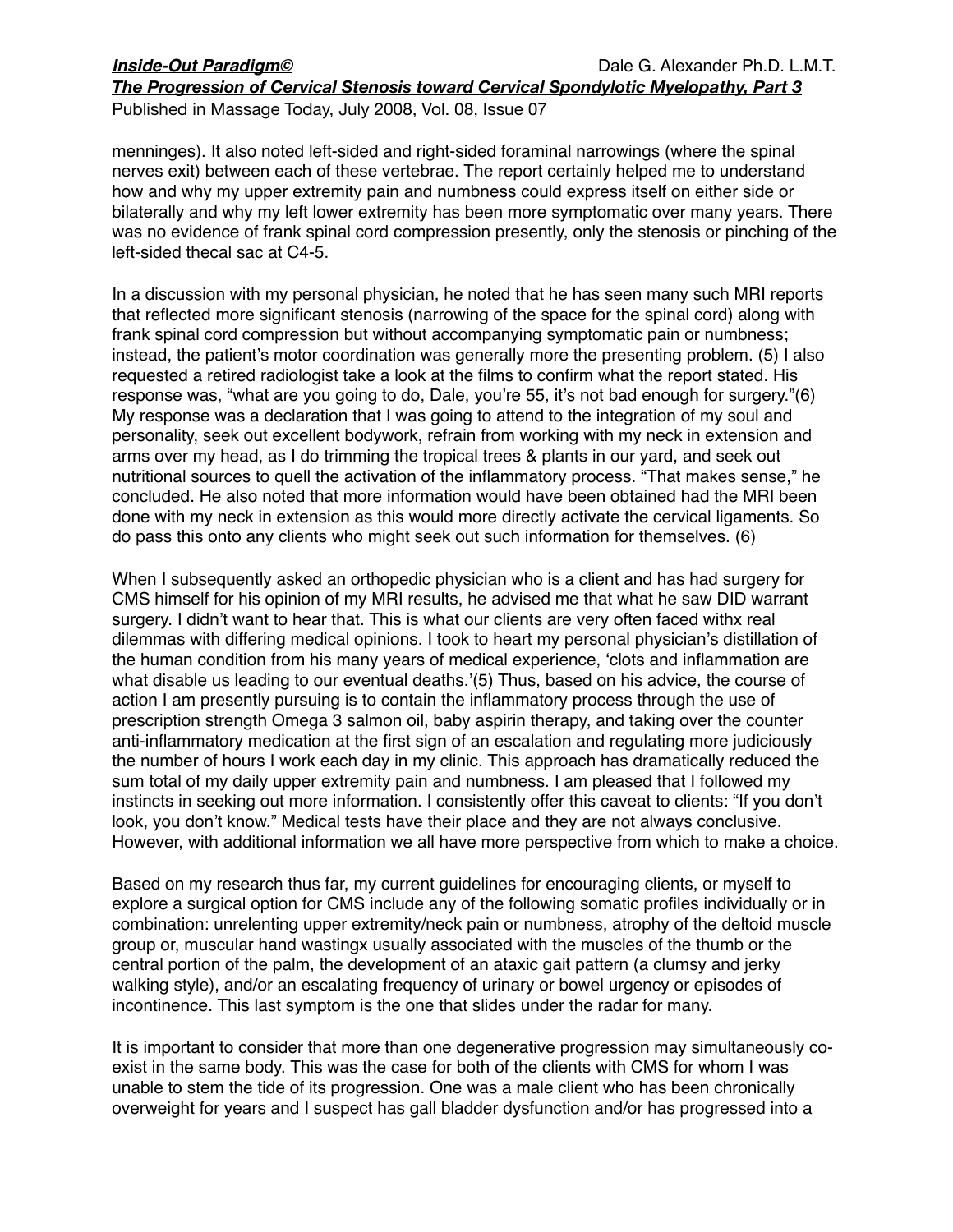Published in Massage Today, July 2008, Vol. 08, Issue 07

pre-diabetic state. For the other, a female client, her osteoporosis had insidiously accelerated despite her best efforts to track it with periodic bone density tests.

Researching this progression has been a humbling and rewarding personal and professional experience. Humbling to experience the "zone of limits" that my genetics and trauma history may be signaling in my own aging process. Rewarding in the vast appreciation for how well our bodies do adapt overall and in the realization that the progression of CMS is truly a broad symptomatic continuum that affects some more than others both functionally and clinically across a wide spectrum of somatic expressions.

There has been an assumption that the progression of CMS emerges in males more often than females according to my Google searches of the literature. (7) My own clinical experience with clients thus far is fairly 50-50 in gender occurrence since beginning to recognize and research this progression 8 years ago.

Dr. Richard MacDonald D.O. related an Osteopathic distillation in his Functional Anatomy courses that, based on his profession's cadaver studies, males have a tendency toward lower back weakness because the iliolumbar ligament generally does not extend to L4 as it does more typically in women. The inferred evolutionary implication of this anatomic difference is that this extended stabilization represents a pragmatic genetic selection providing women with more low back – pelvic stability for birthing a child. Correspondingly, the first rib and sometimes the 2nd rib of most women tend to be less stable in their unifacet mooring to the T1 and T2 spinal vertebrae. (8)

These anatomical gender specific differences have been cited as a possible explanation to why males experience more low back pain and dysfunction while females tend to experience more craniofacial, neck, and upper extremity pain and dysfunction. (8) A further inference based on personal speculation is that these gender differences have functioned in our human evolution as sexual stimuli - the quality of power reflected in the strut of a male as he walks and the elevated positioning of the breasts in females. Nature is relentless in its drive for the genders to notice each other and to reproduce. In my opinion both of these anatomic tendencies can feed into the eventual expression of CMS.

The principle assertion in the orthopedic literature is that men have larger cervical vertebral bodies relative to the space for the spinal canal (canal/body ratio) that may encroach upon the circumference of the spinal canal more easily than for females, thus they have a greater tendency to exhibit the more acute symptoms of CMS. In numerous Google searches I was unable to verify with recent studies that this gender difference in etiology is generally accepted. My speculation is that CMS is simply less often diagnosed in females because it is more often diagnosed in its acute expression in males. The orthopedic notion that a congenitally smaller spinal canal in either gender was highly correlated to the expression of CMS was verified. (9)

Let's now add to the theories about how and why CMS begins and progresses beginning with the obviousx the carriage of the head. "Wherever the head goes, the rest of the body must follow". (10) There exists within human neurology an exquisitely fine-tuned sense of tracking where the head is in relationship to the field of gravity. The subcortical flexor/extensor relationships are intimately linked to two of nature's most crucial imperatives -- "don't fall" and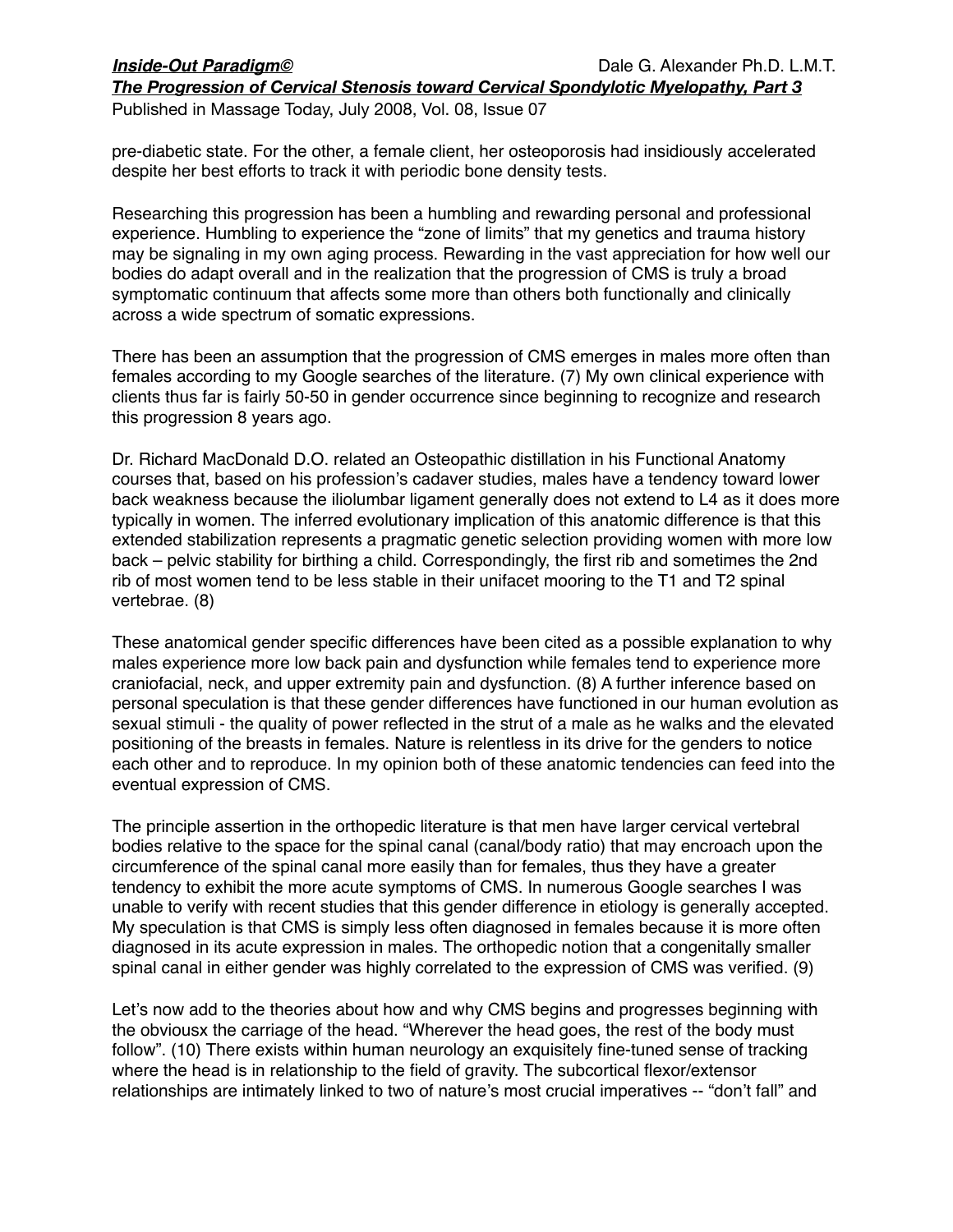*The Progression of Cervical Stenosis toward Cervical Spondylotic Myelopathy, Part 3* Published in Massage Today, July 2008, Vol. 08, Issue 07

"live long enough to reproduce". (11) The writings of Thomas Hanna are one of the few places you will find a comprehensive description of these righting reflexes. (12) With gratitude, I had the opportunity to study and receive many treatments from him shortly before his too youthful passing.

What I find missing in the orthopedic theories of CMS are four principles of anatomy and physiology that have evolved from my trainings and my clinical experience with clients:

■ the flexors dominate the extensors in how the righting reflexes protect us in "almost -or actual falling episodes" when one adds the echoing effects of actual andaccumulated head, neck, or impact traumas this influence ratchets the tension between the flexors and extensors more exquisitely (12)

■ the viscera are slung forward and down from the axial skeletonx as a result theirsuspensory ligaments can transmit tensions directly to their osseous moorings furtheradding to the sum total flexor and extensor tension (13)

■ neurologically, the autonomic nervous system discharges the tensions of the viscerainto the musculoskeletal system via viscero-somatic reflexes adding an compounding\stream of neurological tension to the central nervous system which eventually disruptsthe neurovascular delivery of nutritious and oxygenated blood and impeding venous and lymphatic return to the heart (14)

■ the difference in the pressure relationships between the body's great cavities (the cranium, thorax, and abdominal/pelvic) is "how" the efficiency of the low pressure venous & lymphatic systems is normally maintained. (15)

Based on my clinical experience, what is totally neglected is the capacity of the esophagus to pull the head down onto the neck and thus adding a direct quality of compression to the cervical discs. The fascial mooring of the esophagus, the pharyngeal raphe, attaches to the basiliar portion of the occipital bone just posterior to the sphenobasilar junction. (16) To my perception the influence of a shortened esophagus is completely overlooked in most whiplash style/impact injuries and as an influence in progressive anterior kyphosis of the spine. Additional soft tissue structures that I consistently find to be locked in a state of contracture or spasm include the SCM's, the longus colli muscles and the scalenes. Diaphragmatic and iliopsoas contracture or spasm add further strain to the extensor musculature.

The most commonly spoken somato-emotional statements of my clients over the years mirror this strain pattern. These include; that someone or some situation is a prevailing "pain in the neck," that they feel an overwhelming sense of pressure within their body, or that they feel "all twisted up inside." Trace the pattern down and forward from the neckx pressure strains the cervical vertebrae given its build-up within the thoracic and abdominal/pelvic cavities. The gut tube is suspended directly from craniocervical junction. Both of these influences are speculated to directly contribute to the how and why cervical stenosis can progress toward spinal cord compression and CMS symptomatic expressions.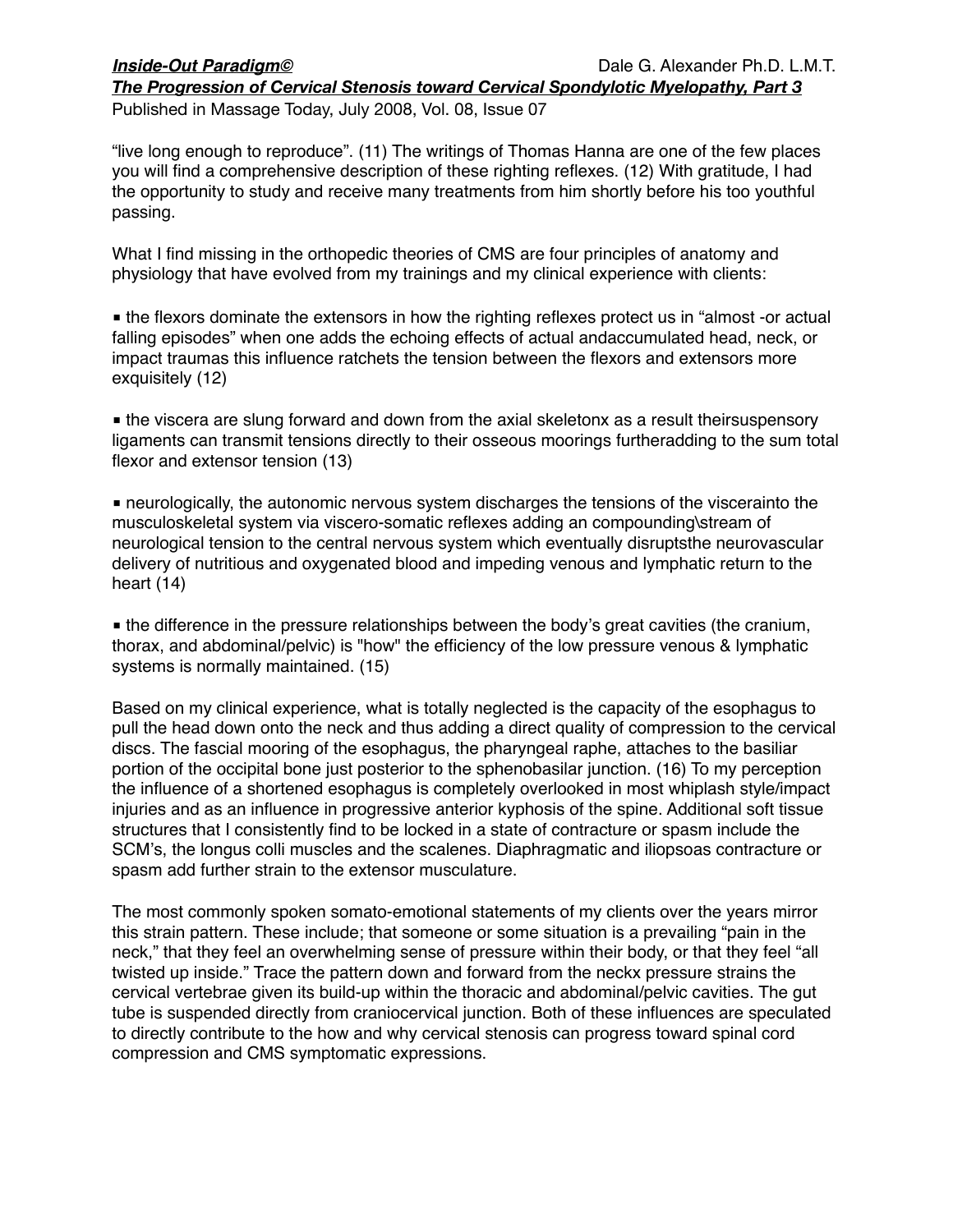Published in Massage Today, July 2008, Vol. 08, Issue 07

I am admittedly postulating an interface between anatomy, physiology, and consciousness here so please do consider these as theories yet, as I have implemented these notions in practical terms day after day, my clients benefit more and more quickly.

In the last article I encouraged you to attend to releasing the tension and lengthening the fascia of any muscular structures that have attachments to the back and to the front of the body applying whatever touch techniques that is your training base to ease the tensions of these myofascial elements. The sternocleidomastoid muscle is a clear example of the list provided in that article.

What is needed for those massage therapists who desire to become more comprehensive in their work with clients is to seek out training in how to therapeutically work with the visceral suspension of organs and to explore how consciousness can participate in escalating the tensions of visceral organs themselves thus, adding a significant strain to the musculoskeletal system. The three best places to begin such training(s) are with the Upledger Institute, the Barral Institute, or with the founder of Integrated Awareness®, Lansing Barrett Gresham. Each of these educational resources has provided dynamic insights leading to my most significant leaps in comprehension of how the dance between psyche and soma expresses itself. (17)

My intention in this series has been to draw open the curtain of the CMS neurological progression which is highly correlated to diminishing the quality of life during the aging process and is often not considered, diagnosed, or, treated by physicians until it reaches an acute expression. Many clients will end up on your doorstep in the early and moderate phases of the progression.

In conclusion, the possibility that CMS may underlie many of the chronic somatic complaints of our clients aged 50 and older is what we want to anchor in our awareness. Do remember to inquire as to whether the client has or is currently experiencing any difficulty with urination ranging from urgency to difficulty initiating a stream. Sharing with them that it is your understanding that an inability to interrupt one's urinary stream is one possible clinical indication that warrants a visit to their physician.

The somatic complaints of CMS tend to come and go over the years sometimes being expressed in upper extremity problems then switching to lower extremity difficulties commonly expressed as sciatic pain or the internal feeling of heaviness in the thigh or leg. Often they will bounce back and forth between the upper & lower extremities. As noted in the earlier articles, when the complaints involve the same-sided upper & lower extremity there is a high probability that the CMS progression is expressing itself.

Another significant caveat is that in a study that followed-up on patients who had had surgery for CMS it was their conclusion that the degree and longevity of a successful outcome was based on the symptom profile being discovered earlier than later in its progression.(18)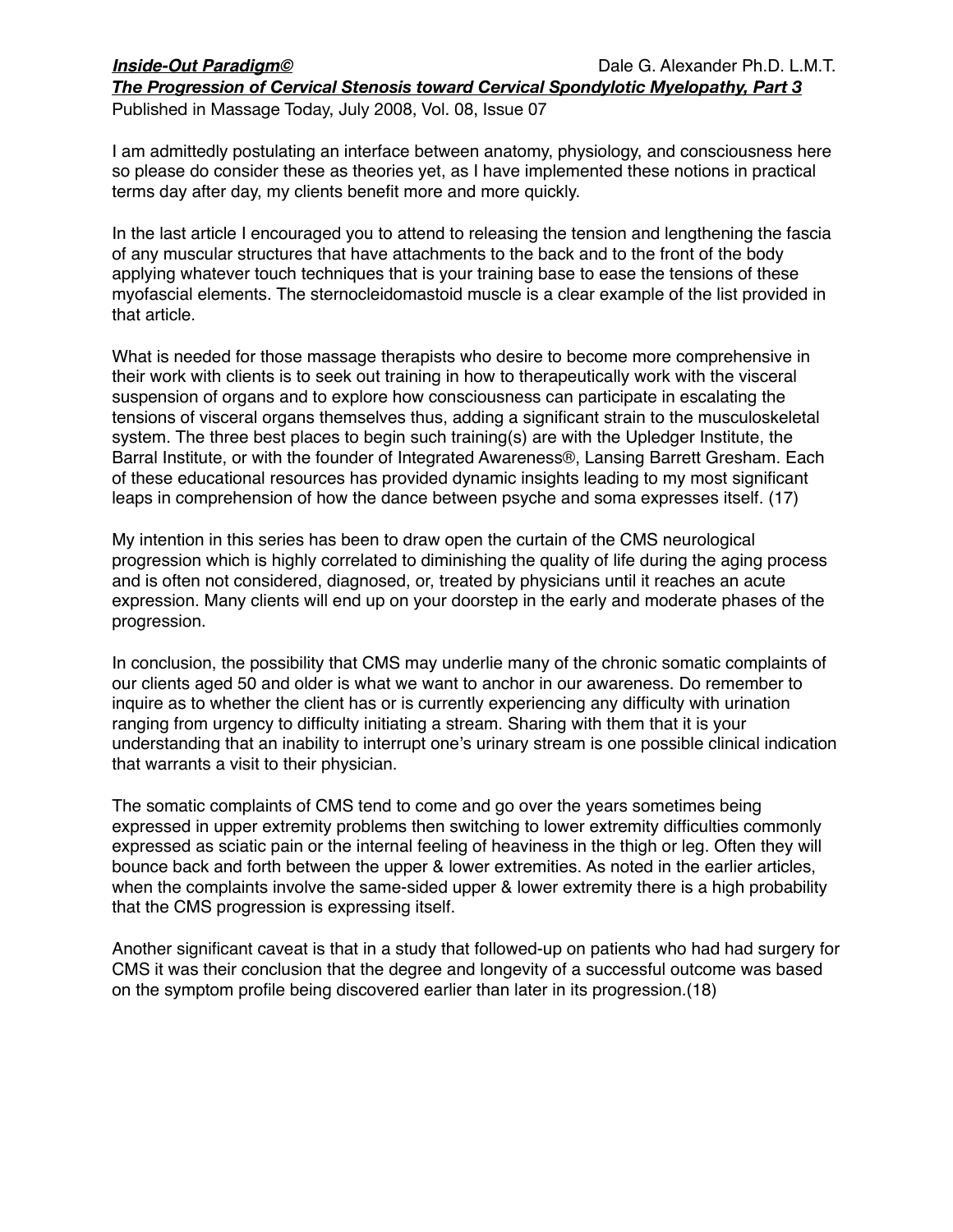*The Progression of Cervical Stenosis toward Cervical Spondylotic Myelopathy, Part 3* Published in Massage Today, July 2008, Vol. 08, Issue 07

Our job is to enhance the functional capacity and coordinated mobility of our clients. This translates into "quality of life". Allow your perception to become a therapeutic modality. Sense, feel, and touch from the "inside-out".

When I teach classes, I often draw upon an agrarian analogy which emerged early in my careerxwe plow the field, plant the seeds, weed the field, and sometimes are there to assist in the reaping of a harvest of healing. May this continuum reflect your daily opportunity with clients.

Many thanks again to my editorial team for their contributions, my wife, Katie Truax B.A., Glenn Gaffney L.M.T., and Jake Rutherford M.D.

References:

1.The Continuum of Progression, Dale G. Alexander Ph.D. L.M.T., Massage Today February 2007, Vol. 07, Issue 02.

2. Part I: Chronic Problems Related to Gall Bladder Dysfunction / Disease, Dale G. Alexander Ph.D. L.M.T., Massage Today, April 2007, (Vol. 07, Issue 04)

Part II, Massage Today July, 2007 (Vol. 07, Issue 07) Part III, Massage Today October 2007 (Vol. 07, Issue 10) Part IV, Massage Today January, 2008, (Vol. 08, Issue 01).

3. The Progression of Cervical Stenosis toward Cervical Spondylotic Myelopathy(CMS), Dale G. Alexander Ph.D. L.M.T., Massage Today, April, 2008 (Vol. 08, Issue 04); Part II, Massage Today July, 2008 (Vol. 08, Issue 07)

4. Stand-Up MRI of Miami, 1661 SW 37th Av. Suite 100, Miami, Fla. 33145; Fee: \$500. 305.461.6005. [miamistandupmri@bellsoutth.net](mailto:miamistandupmri@bellsoutth.net)

5. John R. Van Tuyl, M.D., 1501 Government Rd. Key West, Fla. 33040, 305.295.7550.

6. John Kreinces, M.D., Retired Radiologist, Key West, Fla.

7. Sex Discrepancy in the Canal/Body Ratio of the Cervical Spine Implicating the Prevalence of Cervical Myelopathy in Men. Spine. 27(3):250-253, February 1, 2002.Hukuda, Sinsuke MD, PhD, and; Kojima,Yasuji MD, PhD

8. Functional Anatomy Courses, Dr. Richard MacDonald D.O., Upledger Institute Education, April & June 1989, Denver, Colo. & Los Angeles, Ca.

9. Myelopathy, Radiculopathy, and Peripheral Entrapment Syndromes, David H. Durrant, D.C. and Jerome M. True, D.C., CRC Press LLC, 2002.

10. A quote that is imbedded in my memory yet was unable to verify its source.